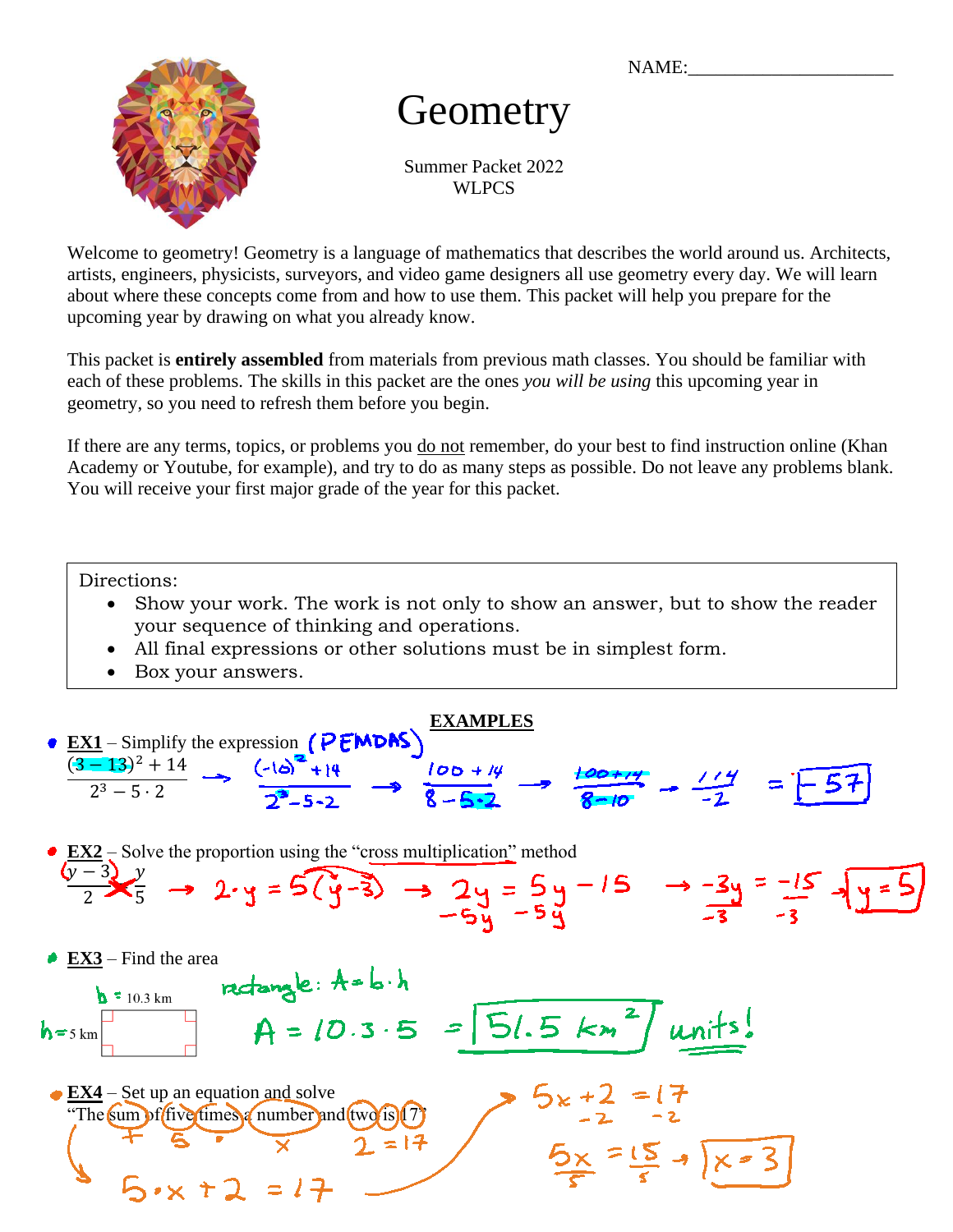#### **Properties of Algebra**

Review the Properties of Algebra and the provided examples. Then, answer the following questions

| Commutative Property $(+, \times)$<br>Order of values does not matter.<br>$a+b=b+a$<br>$2 + 3 = 3 + 2$<br>$5 = 5$                                                                                                                                                               | Associative Property $(+, \times)$<br>Grouping of values does not<br>matter.<br>$(a + b) + c = a + (b + c)$<br>$(5 + 1) + 3 = 5 + (1 + 3)$<br>$6 + 3 = 5 + 4$<br>$9 = 9$          | <b>Identity Property</b> $(+, \times)$<br>Values stay the same after<br>operation.<br>Additive Identity (0)<br>$a+0=a$                                                                                                                                                                              |
|---------------------------------------------------------------------------------------------------------------------------------------------------------------------------------------------------------------------------------------------------------------------------------|-----------------------------------------------------------------------------------------------------------------------------------------------------------------------------------|-----------------------------------------------------------------------------------------------------------------------------------------------------------------------------------------------------------------------------------------------------------------------------------------------------|
| $x \cdot y = y \cdot x$<br>$5 \cdot 4 = 4 \cdot 5$<br>$20 = 20$                                                                                                                                                                                                                 | $(a \cdot b) \cdot c = a \cdot (b \cdot c)$<br>$(2 \cdot 4) \cdot 7 = 2 \cdot (4 \cdot 7)$<br>$8 \cdot 7 = 2 \cdot 28$<br>$56 = 56$                                               | Multiplicative Identity (1)<br>$a \cdot 1 = a$                                                                                                                                                                                                                                                      |
| <b>Inverse Property</b> $(+, \times)$<br>Use the opposite (inverse) to<br>eliminate a value (identity).<br>Additive Inverse<br>(negative)<br>$a + (-a) = 0$<br>$a - a = 0$<br>Multiplicative Inverse<br>(reciprocal)<br>$a\cdot\left(\frac{1}{a}\right)=1$<br>$\frac{a}{a} = 1$ | <b>Property of Zero</b><br>Multiplying by zero (0) always<br>equals zero $(0)$ .<br>$a \cdot 0 = 0$<br>$17 \cdot 0 = 0$<br>$\frac{1}{a} \cdot 0 = 0$<br>$\frac{1}{4} \cdot 0 = 0$ | <b>Distributive Property</b><br>Multiply a value to each value of<br>an expression inside parentheses<br>$()$ .<br>$a(b+c) = ab + ac$<br>$2(x + 7) = 2x + 14$<br>$-5(y - z) = -5y + 5z$<br>** Notice that $-5 \cdot -z = 5z$ ,<br>because a negative times a<br>negative is positive<br>$(- - = +)$ |
| <b>Reflexive Property</b><br>A value is always equal to itself.<br>$a = a$<br>$16 = 16$<br>$5x = 5x$<br>$4y^2 = 4y^2$                                                                                                                                                           | <b>Symmetric Property</b><br>The order of an equation does not<br>matter.<br>If $a = b$ , then $b = a$<br>If $3 = x$ , then $x = 3$<br>If $5x = 30$ , then $30 = 5x$              | <b>Transitive Property</b><br>If two objects equal the same<br>value, the objects are equal.<br>If $a = b$ and $b = c$ , then $a = c$<br>If $4 + 3 = 7$ and $7 = \sqrt{49}$ , then<br>$4 + 3 = \sqrt{49}$<br>If $x + 5 = y$ and $y = 15$ , then<br>$x + 5 = 15$                                     |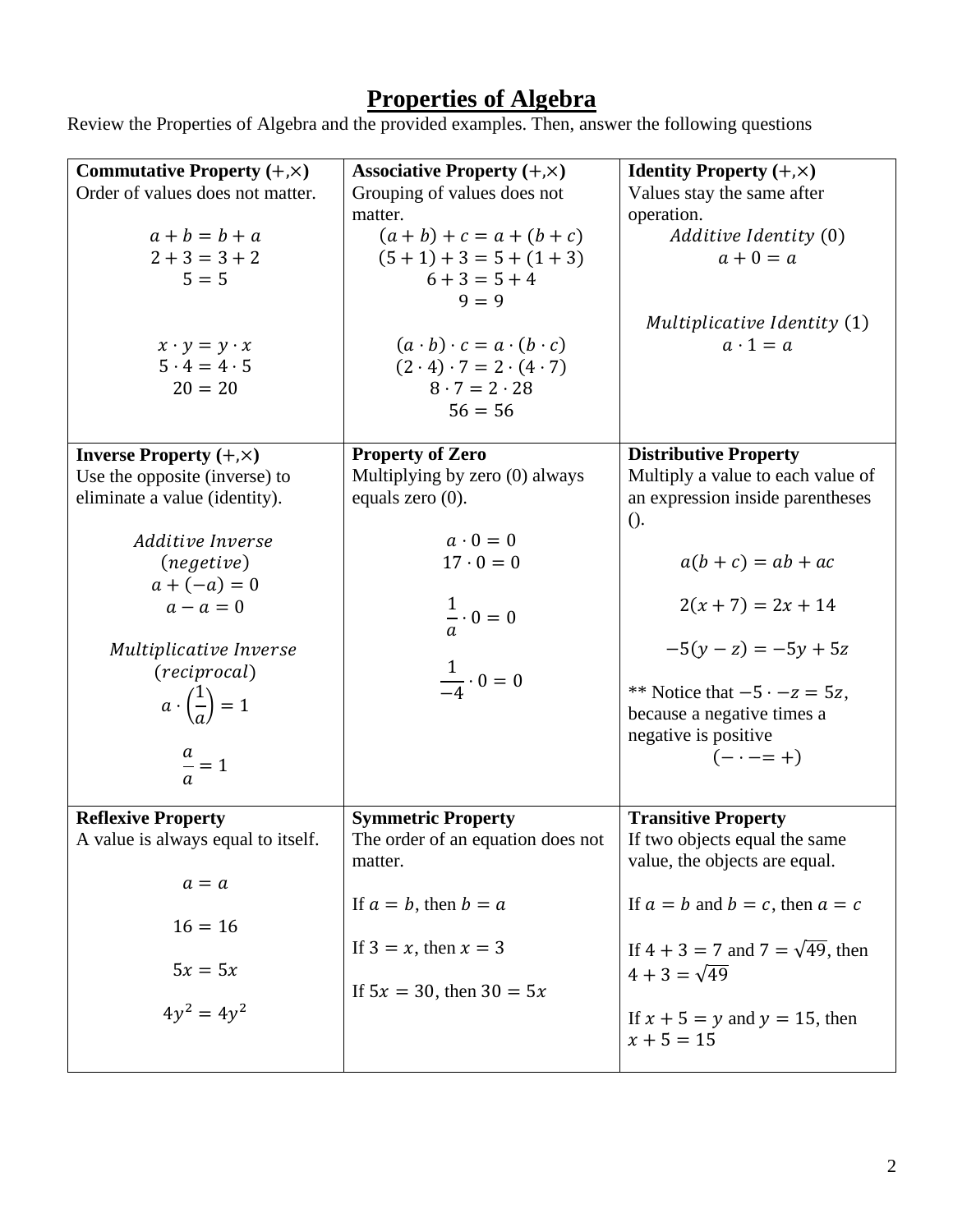Match the property from the bank to the corresponding example.



#### **Expressions (Order of Operations)**

Evaluate each expression using order of operations (PEMDAS).

**10**)  $24 - 4^2 \cdot 3 + 15$ 

$$
11) \frac{(7-2^2)+17}{-14+2.5}
$$

$$
12) (4-7)^2 - 6 \cdot 7 + 20
$$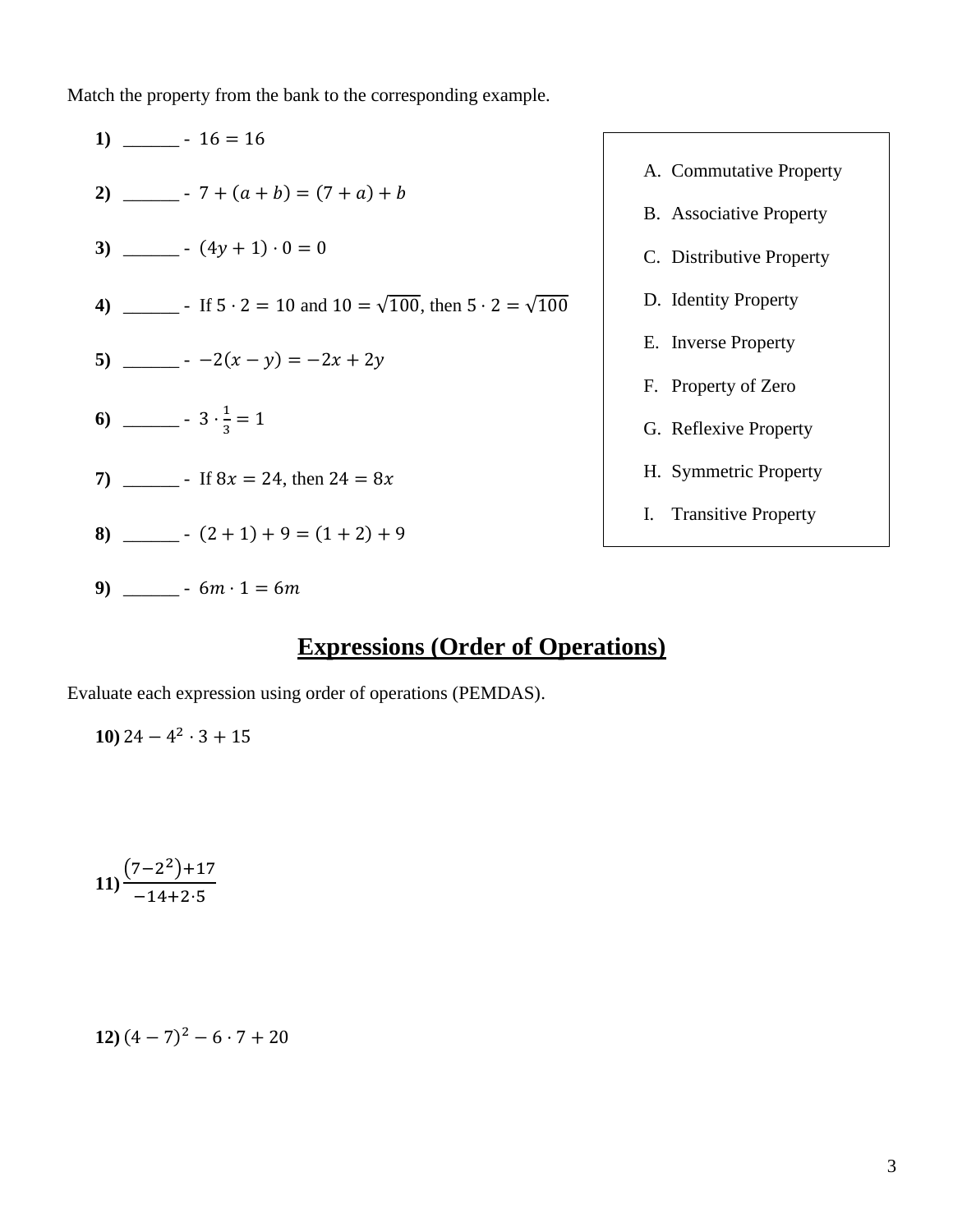$$
13)\,2\left[\frac{18-(5+3^2)}{7}\right]
$$

14) 
$$
1 + (-2 - 5)^2 + (14 - 17) \cdot 4
$$

$$
15) \frac{6(2+4)-1}{2\cdot 3+1}
$$

**16)** 17⋅5−3⋅5  $3^2 + 1$ 

# **Simplify Expressions (Like Terms)**

Simplify each expression by combining like terms.

**17**)  $3x + 6x$ 

**18**)  $7m - 5m - 6$ 

**19**)  $5x + 7y - x + 2y + 3x$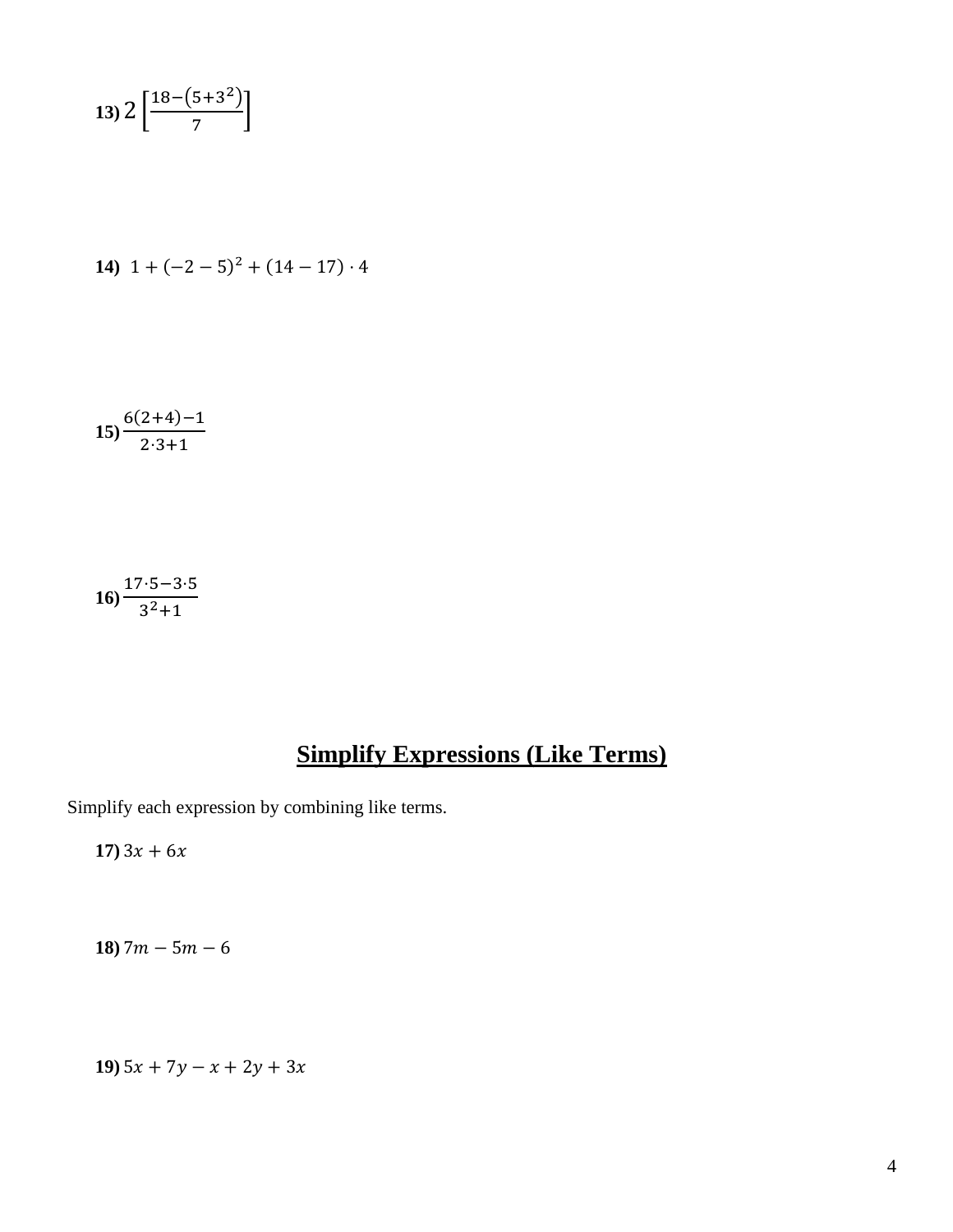$20)$   $8k^2 - k - 5k + 7 - 2k^2$ 

**21)** Write the perimeter of the figure as a simplified expression



**22)** Write the perimeter of the figure as a simplified expression



#### **Distributive Property**

An expression is in simplest form (simplified) when there no parentheses and no like terms. Use the distributive property to simplify each expression.

 $23)$  2( $b-3$ )

 $24) x(2y - 5z + 1)$ 

 $25)$  8(2x – 3) – 6x

 $26)$  9(2k – 4) – 2(7k – 12)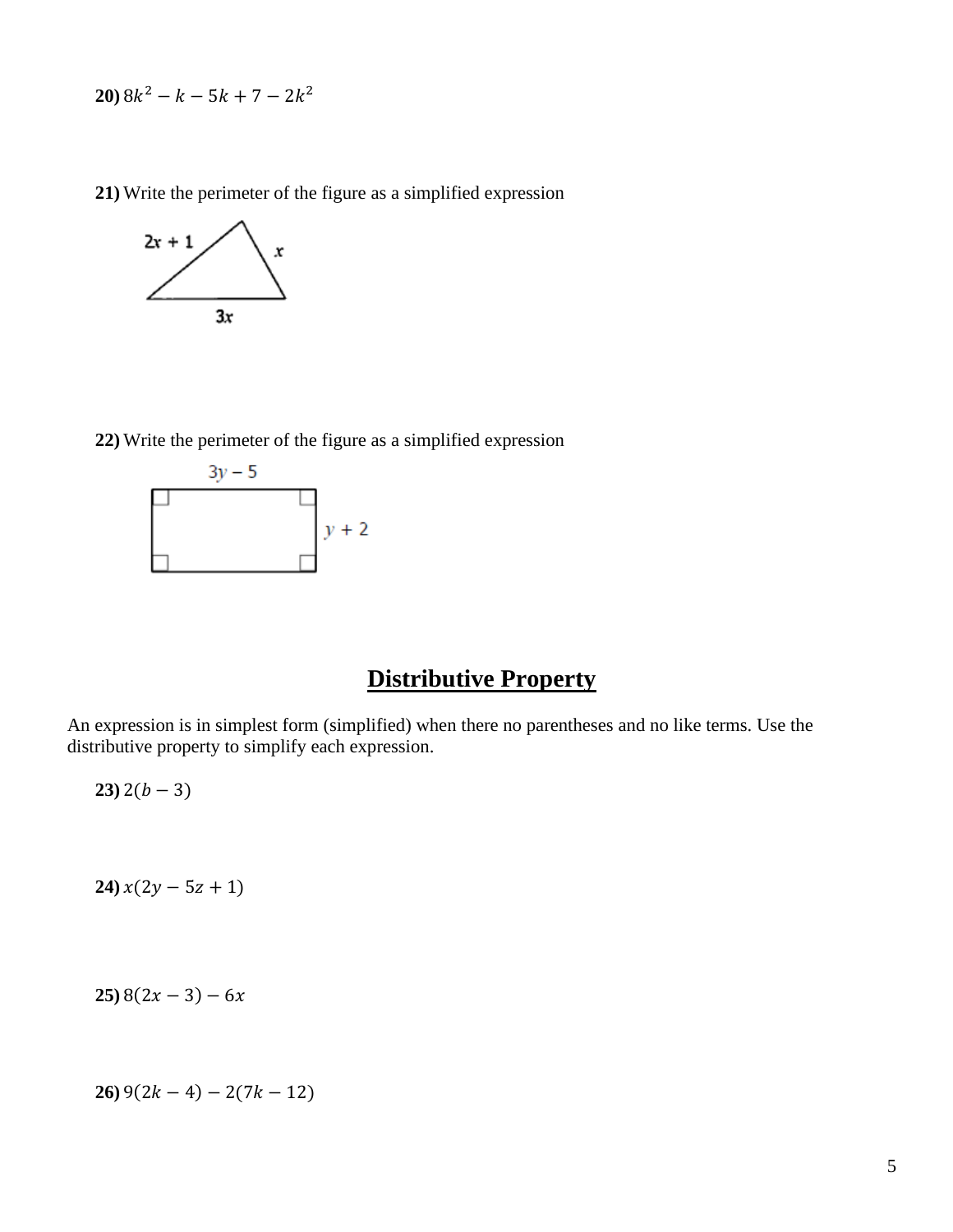$$
27)-3(-9y-4)-2(y-2)
$$

### **Evaluating Expressions (Substitute and Solve)**

Evaluate each expression by substituting the values of variables.

**28**)  $3x^2 - 4x$ , if  $x = 2$ 

**29** 
$$
\frac{a^2 + b^2}{a - b}
$$
, if  $a = 3$  and  $b = 4$ 

30) 
$$
n^2 - 3n + 8
$$
, if  $n = 4$ 

### **Solving Equations (1 and 2 step)**

Solve for the variable in each equation.

 $31) m + 12 = 10$ 

 $32) -7y = -91$ 

$$
33\frac{2}{3}x=10
$$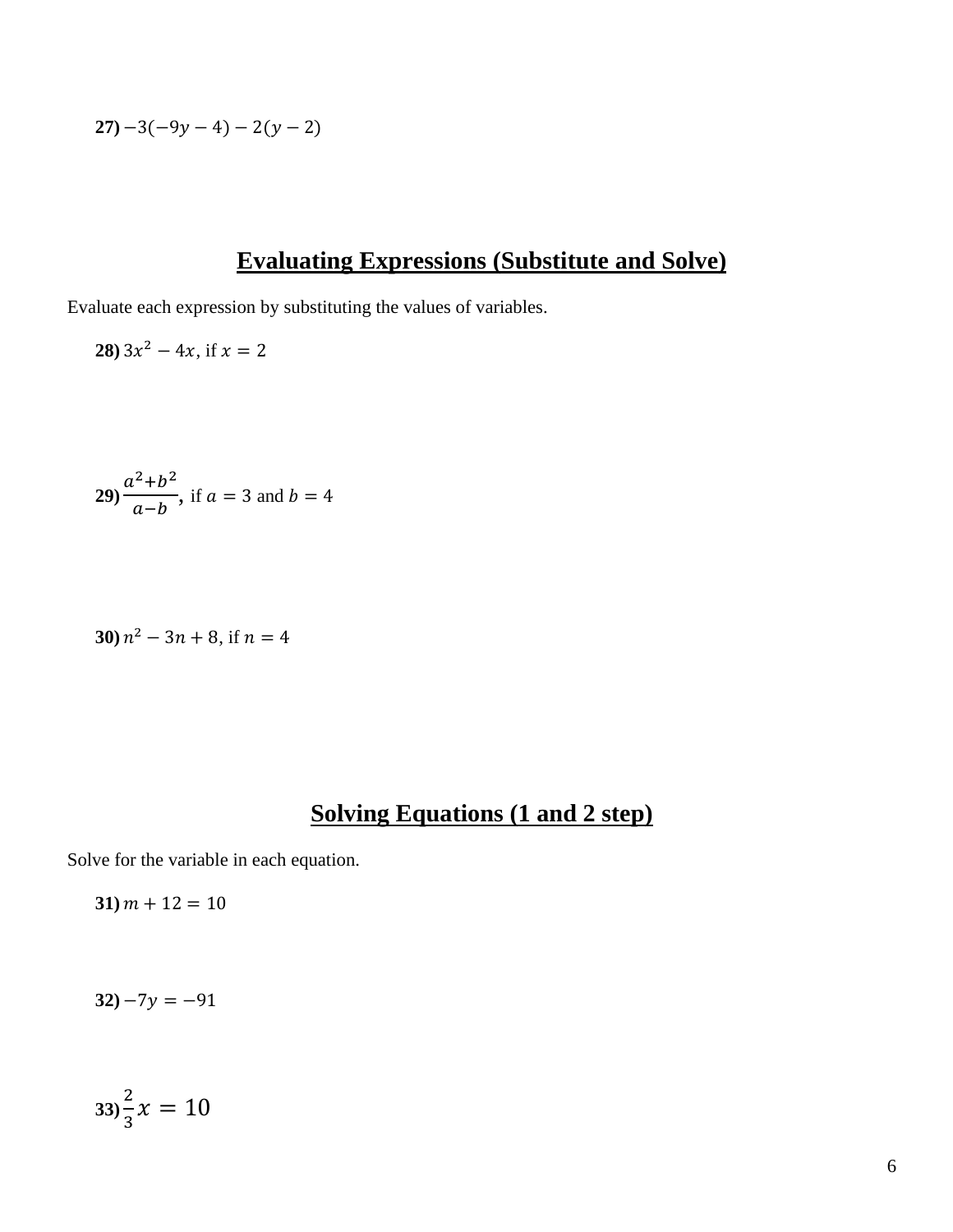$34) 6x + 8 = 50$ 

**35**)  $13 = -4k + 9$ 

$$
36\frac{x}{2} - 7 = 9
$$

$$
37) 4 = \frac{w+8}{9}
$$

**38**)  $2(t-3) = 12$ 

# **Multistep Equations**

Solve each equation.

 $39)$   $9x + 1 - 7x - 5 = -20$ 

 $40)$  4m – 5(3m + 10) = 126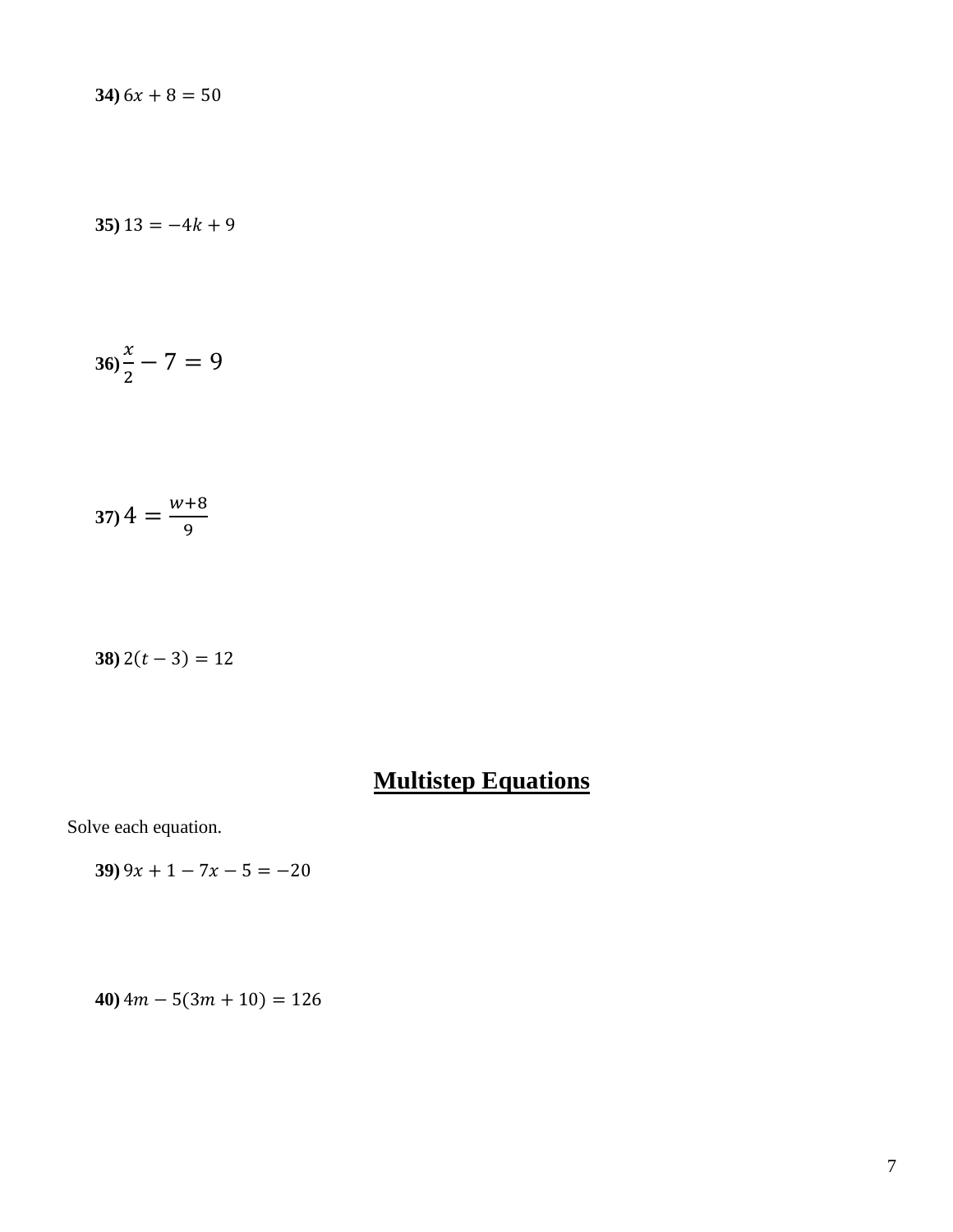$$
41) - 25 = \frac{1}{2}(10x - 2) + 3x
$$

$$
42) - 10k + 1 = 40 - 7k
$$

**43**)  $3(6p - 1) = 11p - 45$ 

# **Fractions and Proportions**

Simplify each fraction by eliminating common factors in the numerator and denominator.

$$
44)\frac{8}{24}
$$

**45)** 91 27

$$
46)\frac{15st}{36t}
$$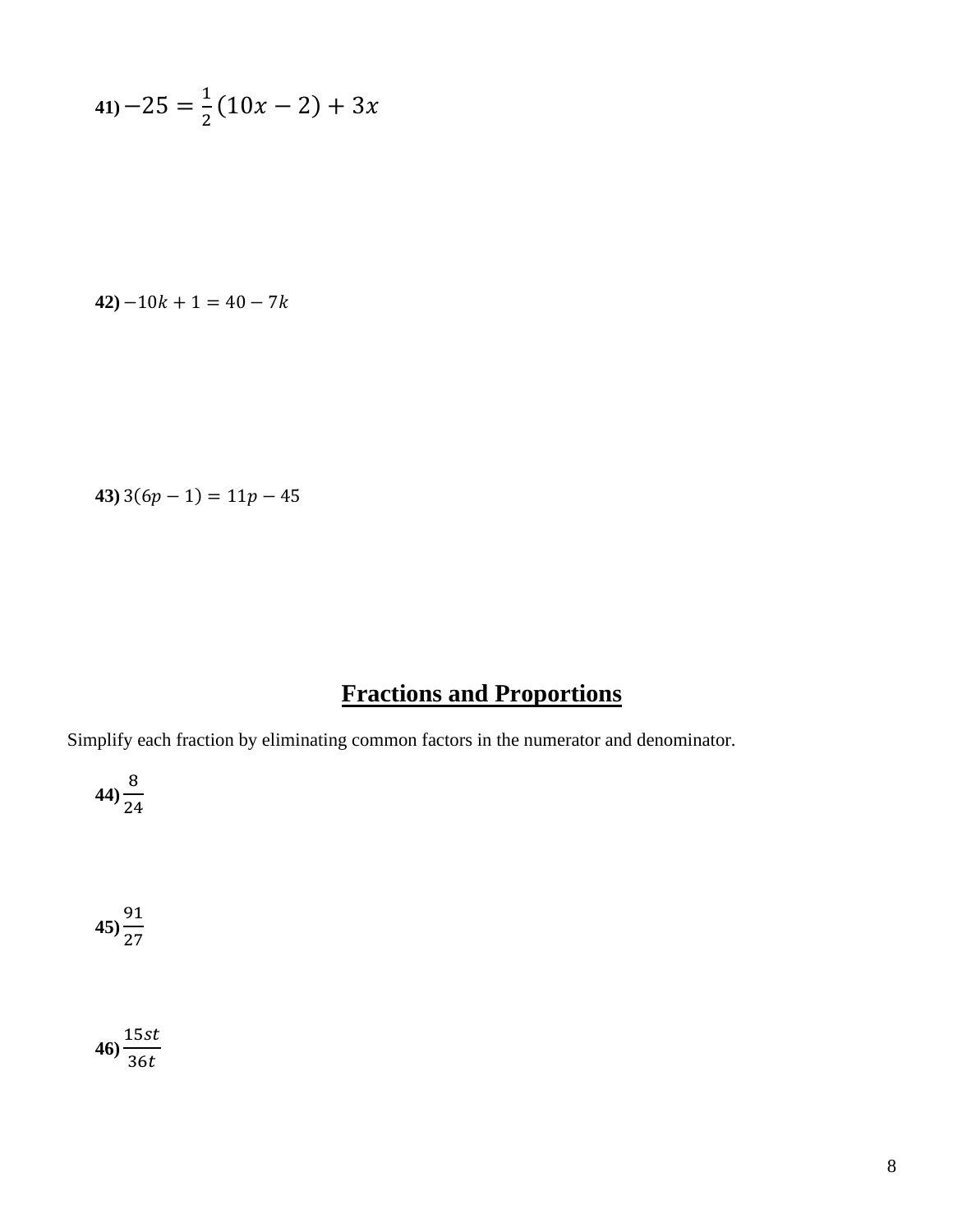Solve each proportion using the "cross-multiplication" method. Remember to distribute when necessary!

$$
47\frac{x}{4} = \frac{3}{2}
$$

$$
48)\frac{4}{n+9} = \frac{2}{7}
$$

$$
49)\frac{a}{2} = \frac{a-4}{6}
$$

# **Justify**

The steps required to solve an equation are justified by the properties of equality. They ensure that the equation stays balanced in order to solve for a missing variable.

| <b>Addition Property of Equality</b><br>Add the same value to both sides of an equation | <b>Subtraction Property of Equality</b><br>Subtract the same value from both sides of an<br>equation |
|-----------------------------------------------------------------------------------------|------------------------------------------------------------------------------------------------------|
| <b>Multiplication Property of Equality</b>                                              | <b>Division Property of Equality</b>                                                                 |
| Multiply the same value to both sides of an equation                                    | Divide both sides of an equation by the same value                                                   |

Sometimes you will need to use the **Distributive Property** before you can use the properties of equality.

**50)** Identify which property justifies each step used to solve the equation below.

| <b>Equation Steps</b> | <b>Properties/Reasons</b> |
|-----------------------|---------------------------|
| 1) $2(x-9) = -10$     | 1) Given                  |
| 2) $2x - 18 = -10$    | 2)                        |
| 3) $2x = 8$           | 3)                        |
| 4) $x = 4$            |                           |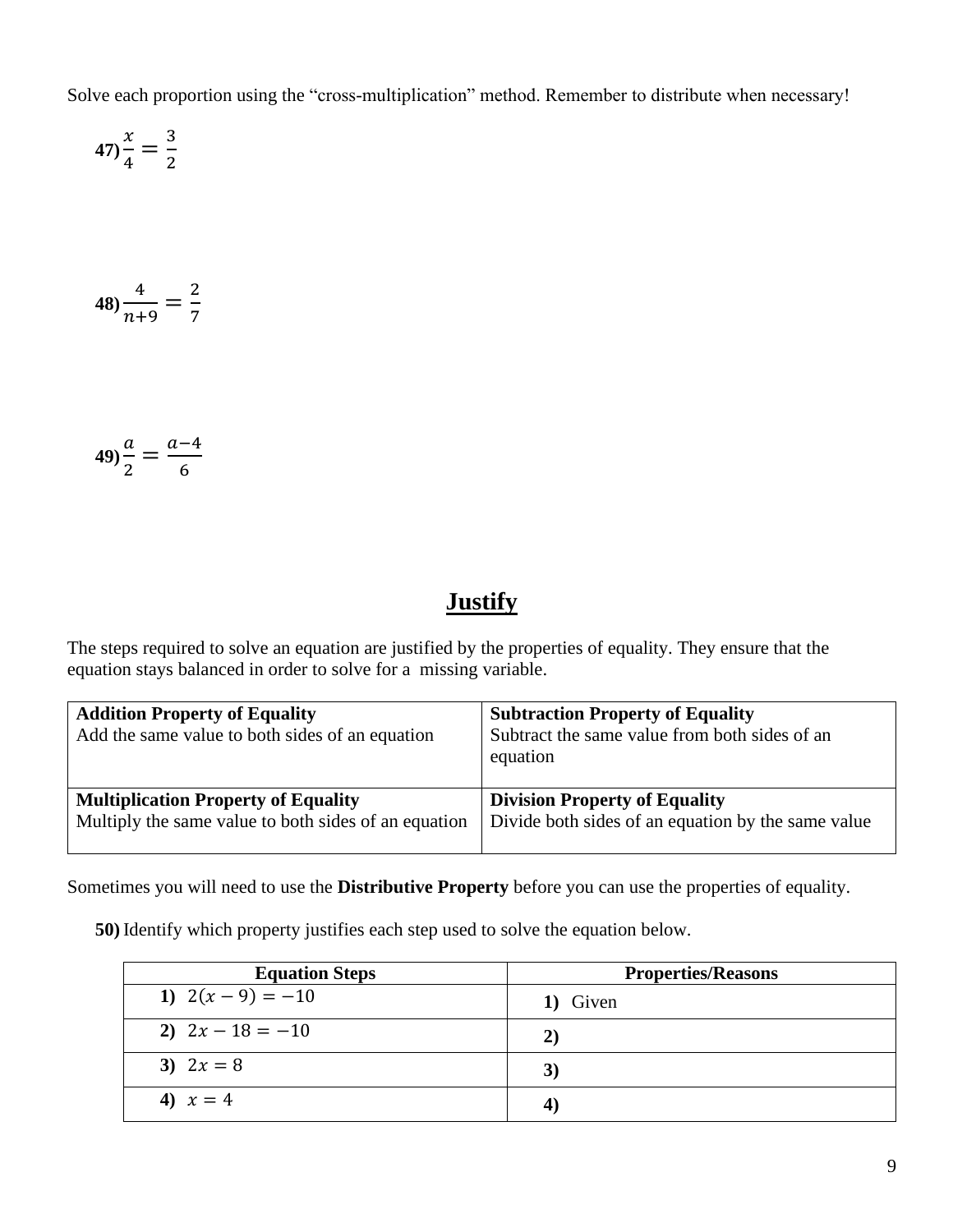**51)** Identify which property justifies each step used to solve the equation below.

| <b>Equation Steps</b>       | <b>Properties/Reasons</b> |
|-----------------------------|---------------------------|
| 1) $\frac{m}{-3} + 10 = -1$ | 1) Given                  |
| $\frac{m}{2} = -11$         | 2)                        |
| 3) $m = 33$                 |                           |

**52)** Identify which property justifies each step used to solve the equation below.

| <b>Equation Steps</b>  | <b>Properties/Reasons</b> |
|------------------------|---------------------------|
| 1) $10k - 4 = 2k - 20$ | 1) Given                  |
| 2) $8k - 4 = -20$      | 2)                        |
| 3) $8k = -16$          | 3)                        |
| 4) $k = -2$            | 4                         |

**53)** Identify which property justifies each step used to solve the equation below.

| <b>Equation Steps</b>       | <b>Properties/Reasons</b> |
|-----------------------------|---------------------------|
| 1) $-8(w + 1) = -5(w + 10)$ | 1) Given                  |
| 2) $-8 - 8 = -5w - 50$      | 2)                        |
| 3) $-3w - 8 = -50$          | 3)                        |
| 4) $-3w = -42$              | 4)                        |
| 5) $w = 14$                 | 5)                        |

### **General Equations**

Solve each general equation for the given variable. In other words, isolate the given variable.

**54**)  $A = lw$ , solve for w

**55**)  $D = \frac{m}{n}$  $\frac{m}{v}$ , solve for m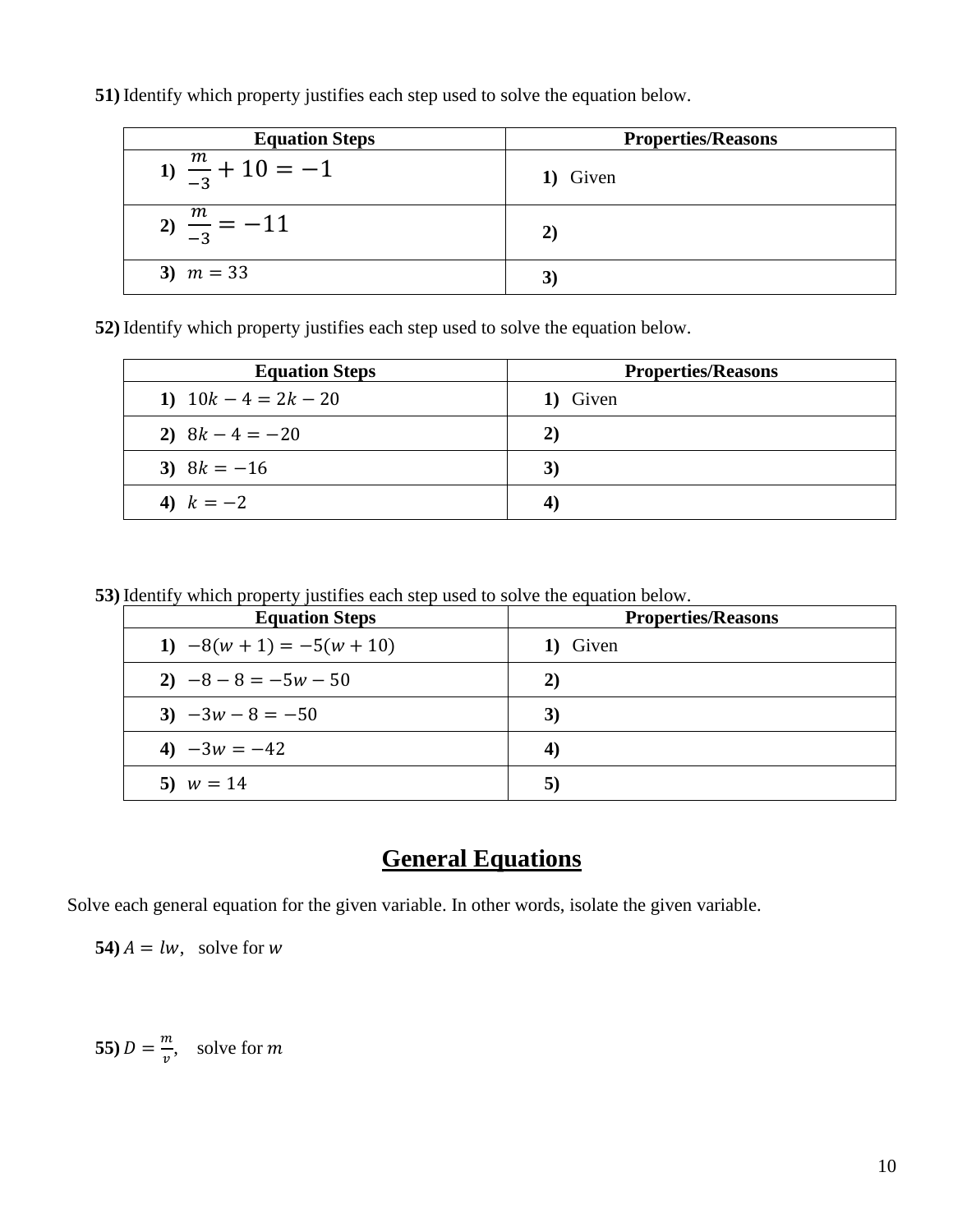56) 
$$
V = \frac{1}{3}Bh
$$
, solve for B

**57**)  $P = 2L + 2W$ , solve for W

**58**)  $y = mx + b$ , solve for x

**59**)  $E = mc^2$ , solve for c

#### **Coordinates and Slope**

Write the coordinates for each point on the graph. Remember, a point on the graph has an  $x$ -coordinate and  $y$ coordinate, written as an ordered pair in the form  $(x, y)$ .

- **60)** G \_\_\_\_\_\_\_\_
- **61)** H \_\_\_\_\_\_\_\_
- **62)** I \_\_\_\_\_\_\_\_
- **63)**J \_\_\_\_\_\_\_\_
- **64)** K \_\_\_\_\_\_\_\_

Calculate the slope between each pair of points.

$$
slope = \frac{rise}{run} = \frac{y_2 - y_1}{x_2 - x_1}
$$

**65)** Slope of line with points H and J (from graph above)

**66)** Slope of line with points G and K (from graph above)

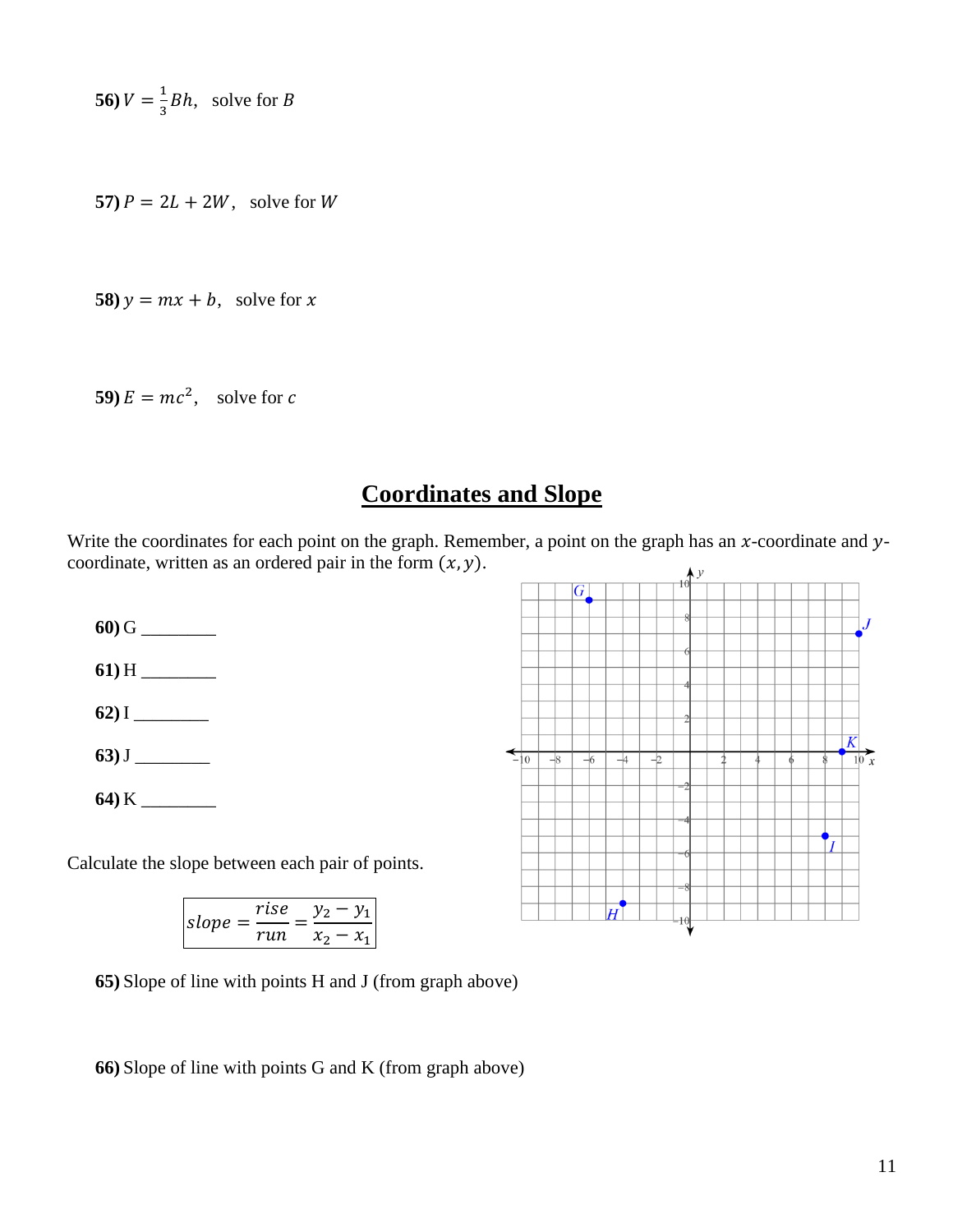**67)** Slope of line with points (3,3) and (5,3).

**68**) Slope of line with points  $(-1, 4)$  and  $(-1, -2)$ 

### **Polygons, Area, and Volume**

Match each polygon with its name.



Use the formulas below to solve each problem

#### **Pythagorean Theorem**



**76)** Find the missing side length

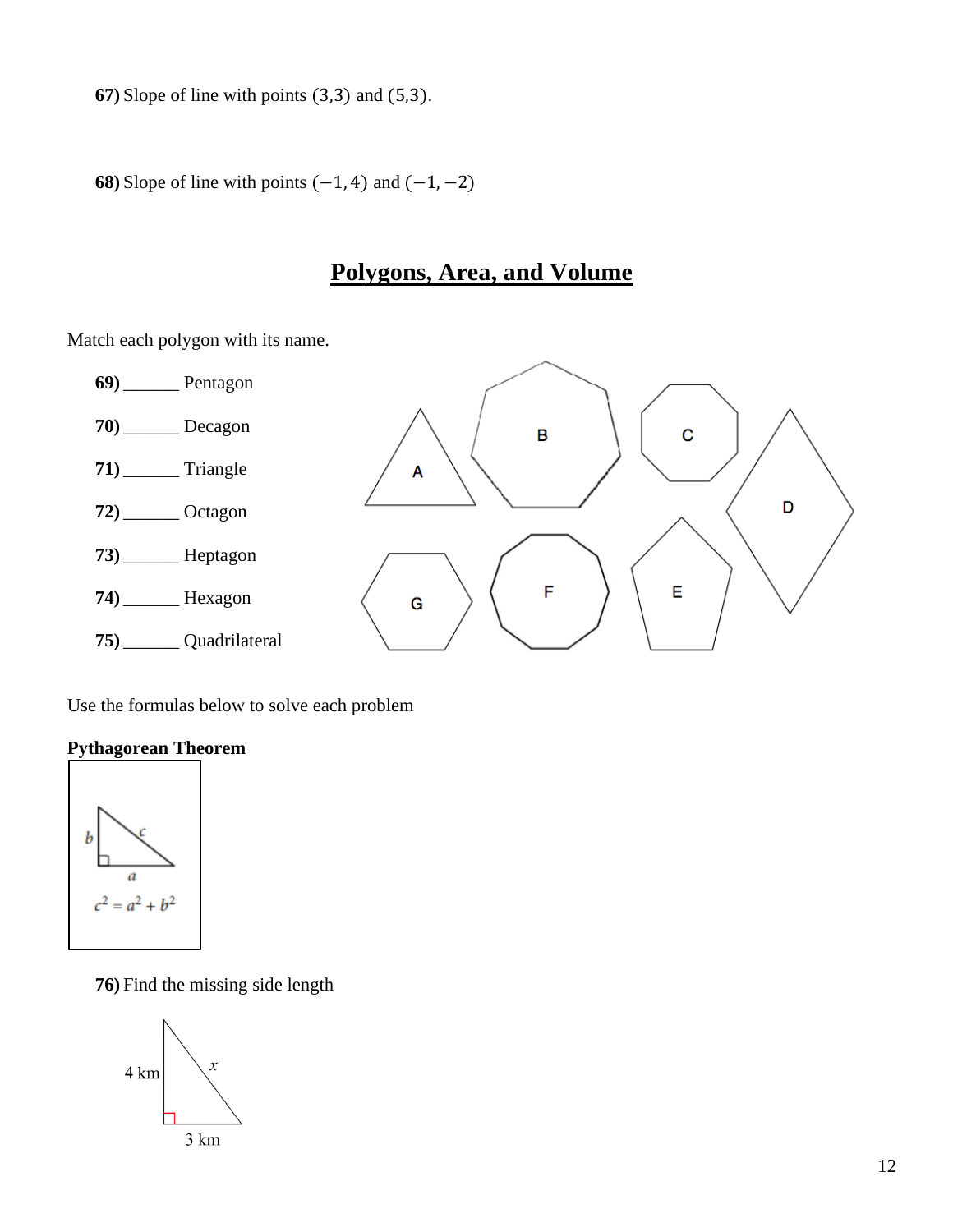

#### **77)** Find the area



**78)** Find the area. Round your answer to the nearest tenth.



**79)** Find the area



**80)** Given the area, find the missing length



Area =  $32.3 \text{ in}^2$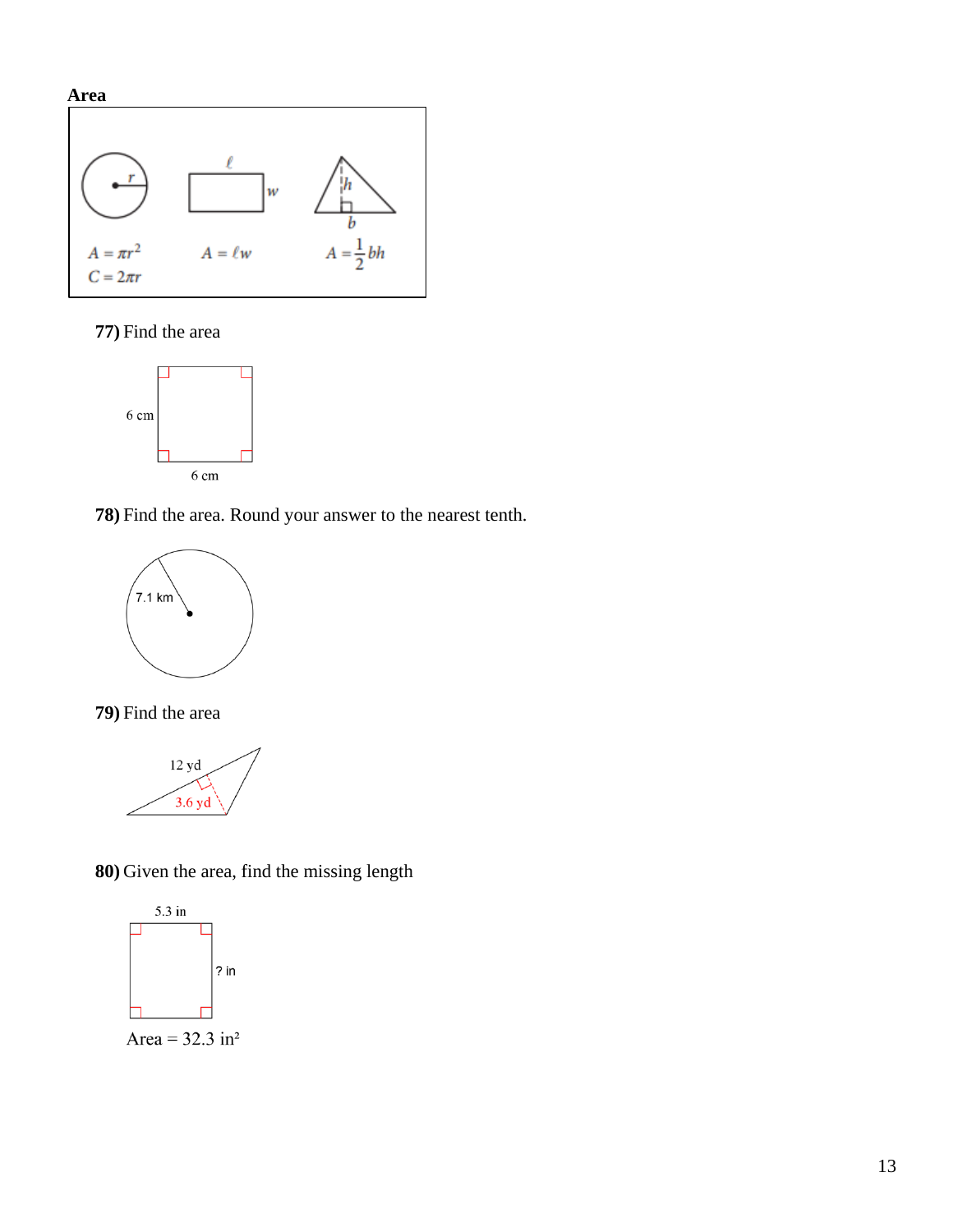#### **Volume**



**81)** Find the volume. Round your answer to the nearest tenth.



**82)** Find the volume.



**83)** Find the volume



- **84)** A cylindrical dunk tank has a height of eight feet and a radius of six feet. What is the volume of the tank?
- **85)** Pluto has a diameter of 1,477 miles. What is the volume of Pluto? (assume it is a perfect sphere)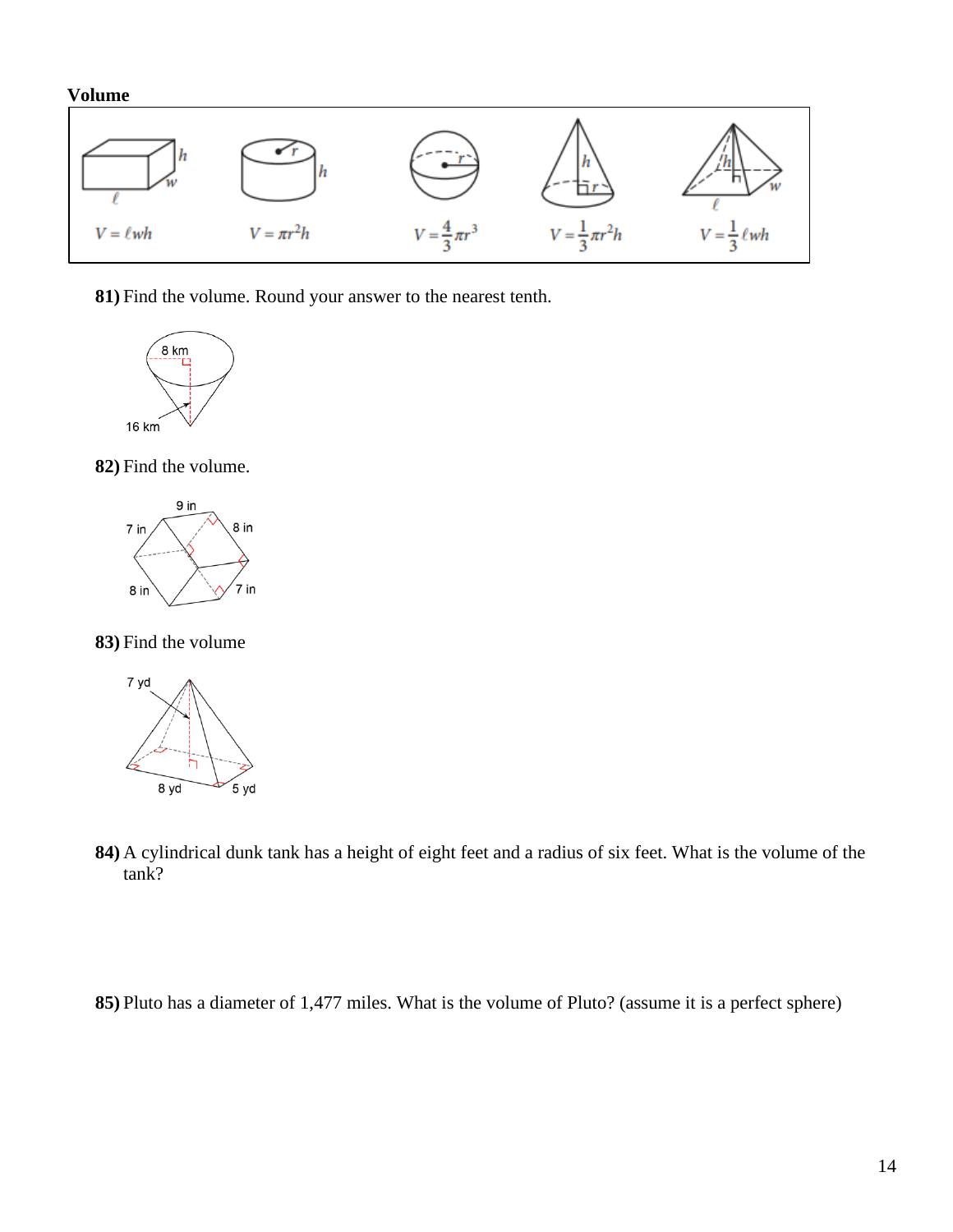## **Angles and Measurement**

| <b>Angle Classifications</b>                                                                                                      | Examples |
|-----------------------------------------------------------------------------------------------------------------------------------|----------|
| <b>Acute</b> angle - Angle with a measure of less than 90°                                                                        |          |
| <b>Right</b> angle - Angle with a measure of 90°.<br>Two lines that intersect to form a right angle are said to be perpendicular. |          |
| <b>Obtuse</b> angle - Angle with a measure of more than 90 <sup>°</sup> but less than<br>$180^\circ$                              |          |
| <b>Straight</b> angle - Angle with a measure of 180° (straight line)                                                              |          |

Find the measure of each angle, then classify the angle as acute, right, obtuse, or straight.

**86)** Find the measure and classify



**87)** Find the measure and classify

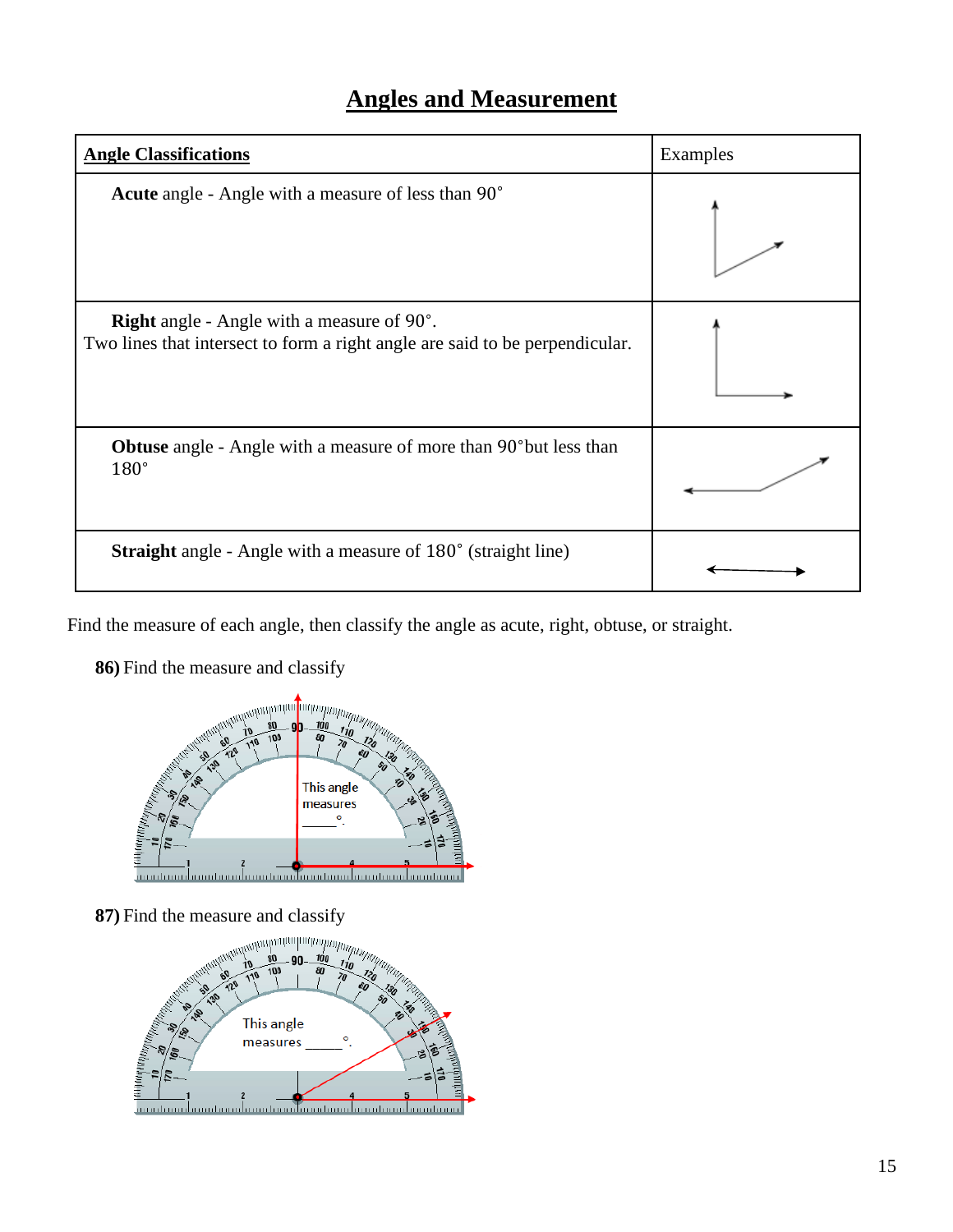#### **88)** Find the measure and classify



The sum of the angles in a triangle is equal to 180°. Use this information to solve the following problems.

**89)** Find the missing angle



#### **Word Problems**

Set up and solve an equation for each problem.

- **90)** The sum of twice a number and 10 is 36
- **91)** Four times a number divided by 8 is 3
- **92)** The larger of two numbers is four more than the smaller number. If the sum of the numbers is 74, find the two numbers.
- **93)** The highest score on an Algebra test was 42 points more than the lowest score. When added together, the combined score was 154. Find the highest and lowest score.